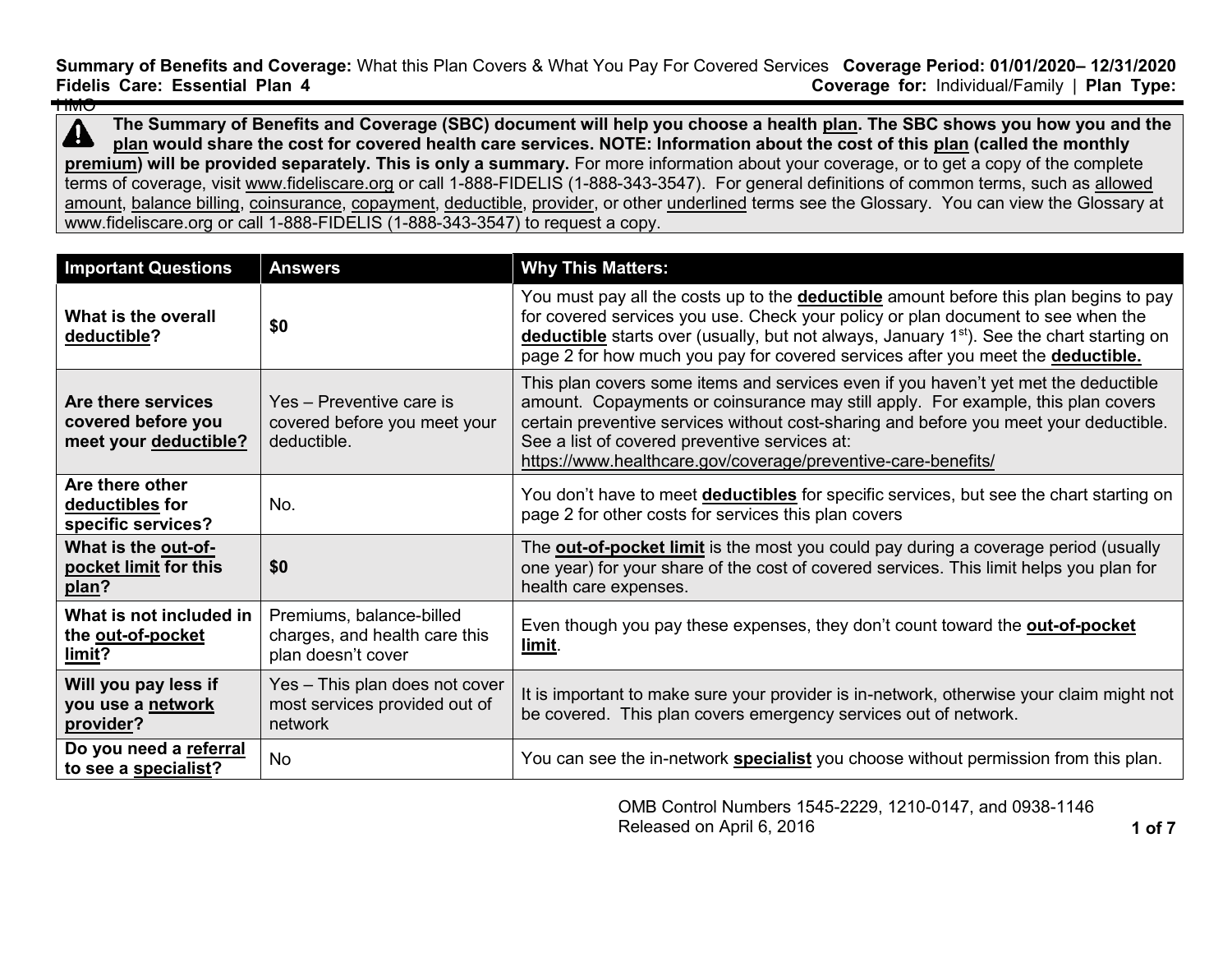# $\blacktriangle$

All **[copayment](https://www.healthcare.gov/sbc-glossary/#copayment)** and **[coinsurance](https://www.healthcare.gov/sbc-glossary/#coinsurance)** costs shown in this chart are after your **[deductible](https://www.healthcare.gov/sbc-glossary/#deductible)** has been met, if a **[deductible](https://www.healthcare.gov/sbc-glossary/#deductible)** applies.

|                                                                                                                                                                 | <b>Services You May Need</b>                        | <b>What You Will Pay</b>                               |                                                                     |                                                                                                                                                                                                                                            |  |
|-----------------------------------------------------------------------------------------------------------------------------------------------------------------|-----------------------------------------------------|--------------------------------------------------------|---------------------------------------------------------------------|--------------------------------------------------------------------------------------------------------------------------------------------------------------------------------------------------------------------------------------------|--|
| <b>Common</b><br><b>Medical Event</b>                                                                                                                           |                                                     | <b>Network Provider</b><br>(You will pay the<br>least) | <b>Out-of-Network</b><br><b>Provider</b><br>(You will pay the most) | Limitations, Exceptions, & Other<br><b>Important Information</b>                                                                                                                                                                           |  |
|                                                                                                                                                                 | Primary care visit to treat an<br>injury or illness | \$0                                                    | Not covered                                                         | None.                                                                                                                                                                                                                                      |  |
| If you visit a health                                                                                                                                           | Specialist visit                                    | \$0                                                    | Not covered                                                         | None.                                                                                                                                                                                                                                      |  |
| care provider's<br>office or clinic                                                                                                                             | Preventive care/screening/<br>immunization          | \$0                                                    | Not covered                                                         | No cost-sharing applies for services<br>provided according to the guidelines<br>outlined in section 2713 of the<br>Affordable Care Act (ACA).                                                                                              |  |
| If you have a test                                                                                                                                              | Diagnostic test (x-ray, blood<br>work)              | \$0                                                    | Not covered                                                         | Prior authorization required for<br>diagnostic radiology except x-ray.                                                                                                                                                                     |  |
|                                                                                                                                                                 | Imaging (CT/PET scans,<br>MRIS)                     | \$0                                                    | Not covered                                                         | Prior authorization is required for<br>certain blood work and diagnostic<br>imaging except x-ray.                                                                                                                                          |  |
| If you need drugs to<br>treat your illness or<br>condition<br>More information<br>about prescription<br>drug coverage is<br>available at<br>www.fideliscare.org | Generic drugs                                       | \$0                                                    | Not covered                                                         | Covers up to 30 day supply at retail<br>and up to 90 day supply through mail<br>order. Prior authorization/step therapy<br>may be required. Covered through<br>CVS/Caremark. For questions, please<br>call: 1-888-FIDELIS (1-888-343-3547) |  |
|                                                                                                                                                                 | Preferred brand drugs                               | \$0                                                    | Not covered                                                         |                                                                                                                                                                                                                                            |  |
|                                                                                                                                                                 | Non-preferred brand drugs                           | \$0                                                    | Not covered                                                         |                                                                                                                                                                                                                                            |  |
|                                                                                                                                                                 | <b>Specialty drugs</b>                              | \$0                                                    | Not covered                                                         | Retail: 30 day supply<br>Mail Order: 90 day supply                                                                                                                                                                                         |  |
| If you have<br>outpatient surgery                                                                                                                               | Facility fee (e.g.,<br>ambulatory surgery center)   | \$0                                                    | Not covered                                                         | Prior authorization is required.                                                                                                                                                                                                           |  |
|                                                                                                                                                                 | Physician/surgeon fees                              | \$0                                                    | Not covered                                                         | Prior authorization required.                                                                                                                                                                                                              |  |
| If you need                                                                                                                                                     | Emergency room care                                 | \$0                                                    | \$0                                                                 | None.                                                                                                                                                                                                                                      |  |
| immediate medical<br>attention                                                                                                                                  | <b>Emergency medical</b><br>transportation          | \$0                                                    | \$0                                                                 | None.                                                                                                                                                                                                                                      |  |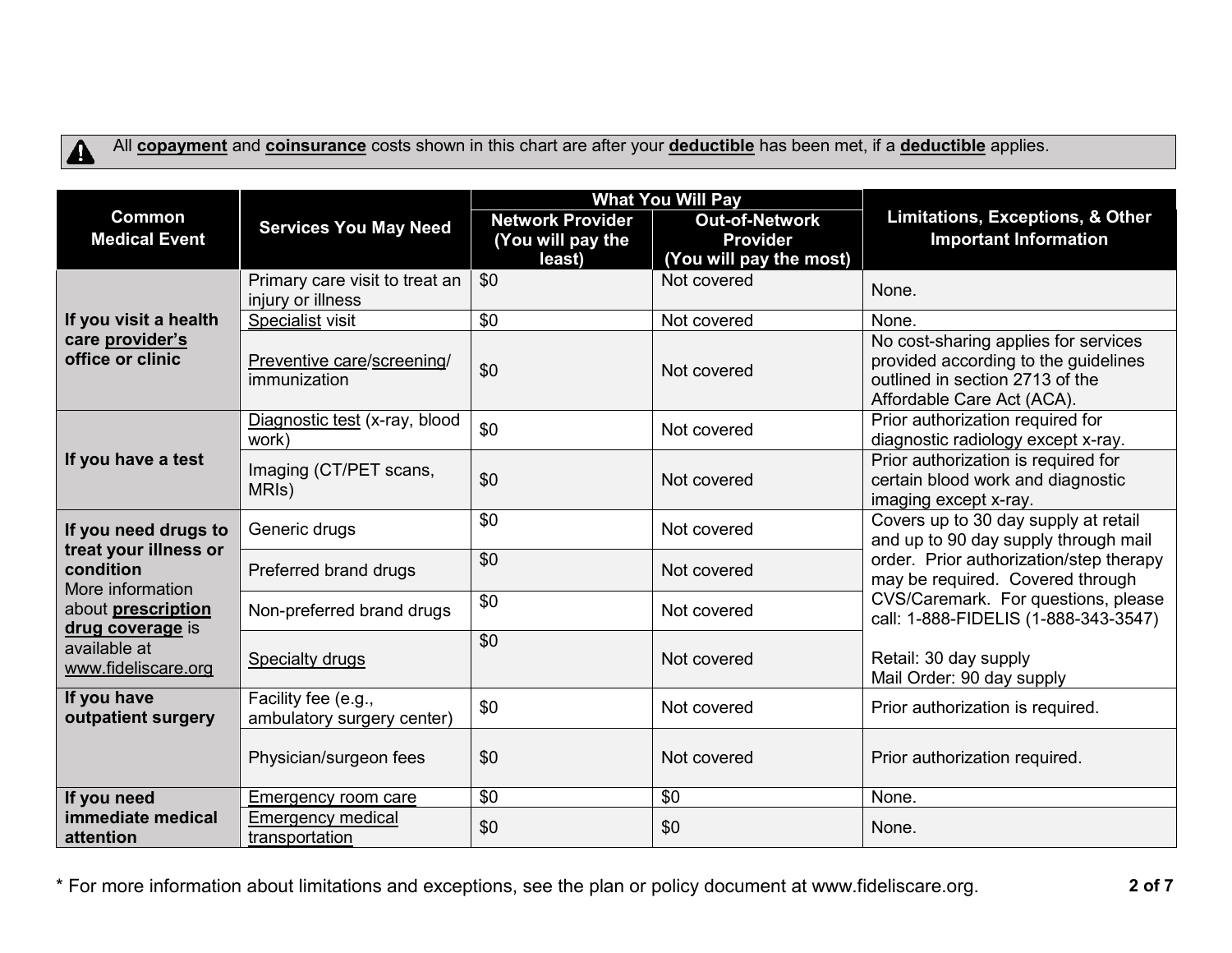|                                                                         |                                              |                                                        | <b>What You Will Pay</b>                                            |                                                                                                                                                                         |
|-------------------------------------------------------------------------|----------------------------------------------|--------------------------------------------------------|---------------------------------------------------------------------|-------------------------------------------------------------------------------------------------------------------------------------------------------------------------|
| <b>Common</b><br><b>Medical Event</b>                                   | <b>Services You May Need</b>                 | <b>Network Provider</b><br>(You will pay the<br>least) | <b>Out-of-Network</b><br><b>Provider</b><br>(You will pay the most) | <b>Limitations, Exceptions, &amp; Other</b><br><b>Important Information</b>                                                                                             |
|                                                                         | Urgent care                                  | \$0                                                    | Not covered                                                         | None.                                                                                                                                                                   |
| If you have a                                                           | Facility fee (e.g., hospital<br>room)        | \$0                                                    | Not covered                                                         | Prior authorization is required for<br>elective hospitalizations.                                                                                                       |
| hospital stay                                                           | Physician/surgeon fees                       | \$0                                                    | Not covered                                                         | Prior authorization is required for elective<br>hospitalizations.                                                                                                       |
| If you need mental<br>health, behavioral                                | <b>Outpatient services</b>                   | \$0                                                    | Not covered                                                         | Prior authorization is required.                                                                                                                                        |
| health, or substance<br>abuse services                                  | Inpatient services                           | \$0                                                    | Not covered                                                         | Prior authorization is required except<br>for emergency admissions.                                                                                                     |
|                                                                         | Office visits                                | \$0                                                    | Not covered                                                         | None.                                                                                                                                                                   |
| If you are pregnant                                                     | Childbirth/delivery<br>professional services | \$0                                                    | Not covered                                                         | Prior authorization is required.                                                                                                                                        |
|                                                                         | Childbirth/delivery facility<br>services     | \$0                                                    | Not covered                                                         | Prior authorization is required.                                                                                                                                        |
| If you need help<br>recovering or have<br>other special health<br>needs | Home health care                             | \$0                                                    | Not covered                                                         | Up to 40 home health care visits are<br>covered per condition per plan year.                                                                                            |
|                                                                         | <b>Rehabilitation services</b>               | \$0                                                    | Not covered                                                         | Up to 60 visits are covered per<br>condition per plan year.                                                                                                             |
|                                                                         | <b>Habilitation services</b>                 | \$0                                                    | Not covered                                                         | Up to 60 visits are covered per<br>condition per plan year.                                                                                                             |
|                                                                         | <b>Skilled nursing care</b>                  | \$0                                                    | Not covered                                                         | Up to 200 days are covered per plan<br>year.                                                                                                                            |
|                                                                         | Durable medical equipment                    | \$0                                                    | Not covered                                                         | Repairs and replacements are covered<br>when necessary due to normal wear<br>and tear. Repairs and replacements<br>that result from misuse or abuse are<br>not covered. |
|                                                                         | Hospice services                             | \$0                                                    | Not covered                                                         | Prior authorization required. Up to 210<br>days covered per plan year.                                                                                                  |
| If you need dental<br>or eye care                                       | Eye exam                                     | \$0                                                    | Not covered                                                         | 1 per 12-month period.<br>If you have questions, please call<br>Davis Vision at: 1-800-999-5431                                                                         |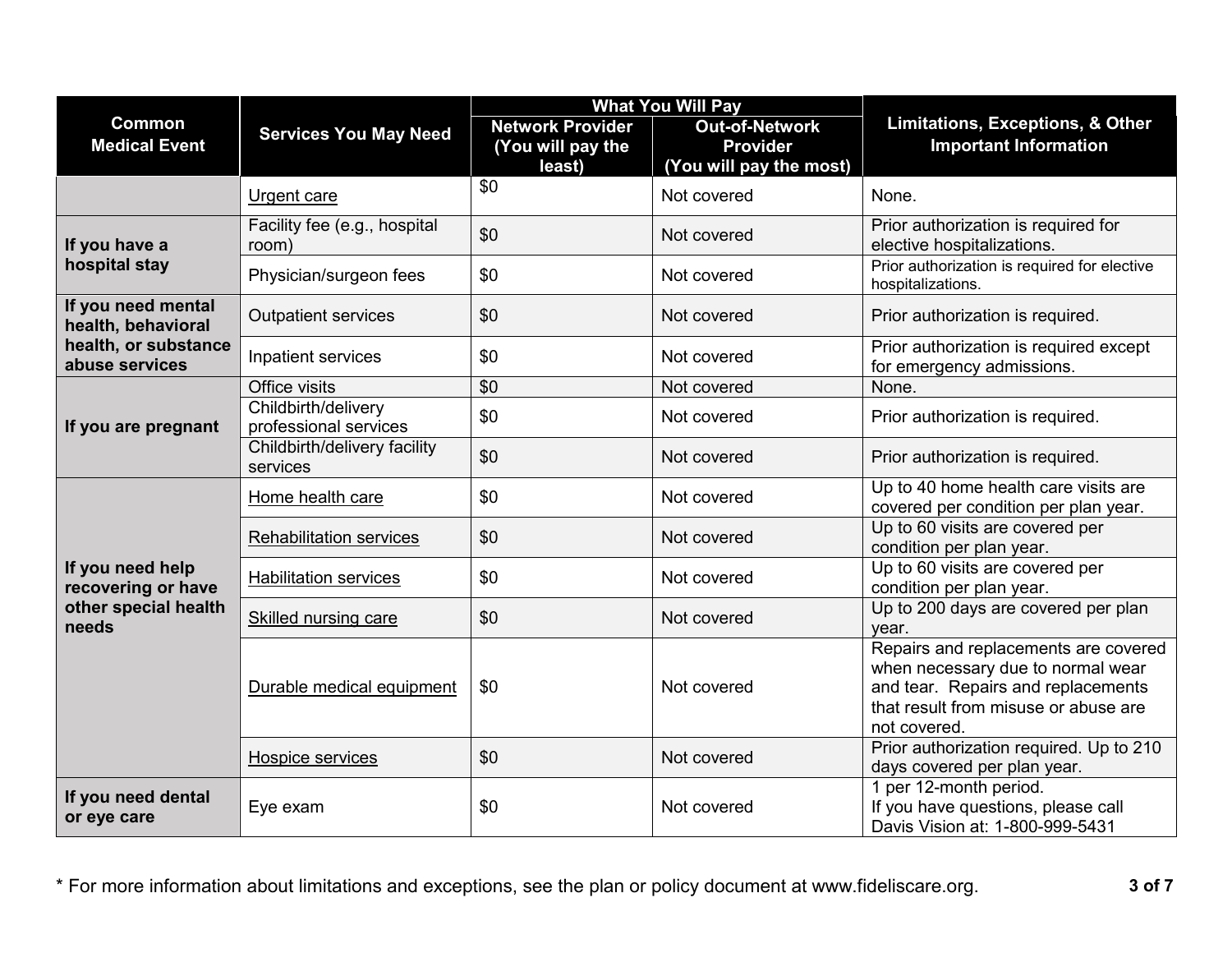|                                       |                              | <b>What You Will Pay</b>                               |                                                                     |                                                                                               |
|---------------------------------------|------------------------------|--------------------------------------------------------|---------------------------------------------------------------------|-----------------------------------------------------------------------------------------------|
| <b>Common</b><br><b>Medical Event</b> | <b>Services You May Need</b> | <b>Network Provider</b><br>(You will pay the<br>least) | <b>Out-of-Network</b><br><b>Provider</b><br>(You will pay the most) | <b>Limitations, Exceptions, &amp; Other</b><br><b>Important Information</b>                   |
|                                       | Glasses                      | \$0                                                    | Not covered                                                         | Limits may apply. If you have<br>questions, please call Davis Vision at:<br>1-800-999-5431.   |
|                                       | Dental check-up              | \$0                                                    | Not covered                                                         | 1 per 6-month period. If you have<br>questions, please call Dentaquest at: 1-<br>800-516-9615 |

#### **Excluded Services & Other Covered Services:**

**Services Your [Plan](https://www.healthcare.gov/sbc-glossary/#plan) Generally Does NOT Cover (Check your policy or plan document for more information and a list of any other [excluded services.](https://www.healthcare.gov/sbc-glossary/#excluded-services))**

• Cosmetic surgery

• Cosmetic surgery and the contract of the Private duty nursing and the cong-term care are Routine foot care

- **Other Covered Services (Limitations may apply to these services. This isn't a complete list. Please see your [plan](https://www.healthcare.gov/sbc-glossary/#plan) document.)**
- Chiropractic care
- Fitness center reimbursement Routine dental care Routine eye care
	-

**Your Rights to Continue Coverage:** There are agencies that can help if you want to continue your coverage after it ends. The contact information for those agencies is:

Department of Financial Service Consumer Assistance Unit One Commerce Plaza Albany, New York 12257 Fax: (212) 480-6282

Other coverage options may be available to you too, including buying individual insurance coverage through the Health Insurance [Marketplace.](https://www.healthcare.gov/sbc-glossary/#marketplace) For more information about the [Marketplace,](https://www.healthcare.gov/sbc-glossary/#marketplace) contact: Fidelis Member Services at 1-888-FIDELIS, or visit www.nystateofhealth.ny.gov or call 1-855- 355-5777.

**Your Grievance and Appeals Rights:** There are agencies that can help if you have a complaint against your [plan](https://www.healthcare.gov/sbc-glossary/#plan) for a denial of a [claim.](https://www.healthcare.gov/sbc-glossary/#claim) This complaint is called a [grievance](https://www.healthcare.gov/sbc-glossary/#grievance) or [appeal.](https://www.healthcare.gov/sbc-glossary/#appeal) For more information about your rights, look at the explanation of benefits you will receive for that medical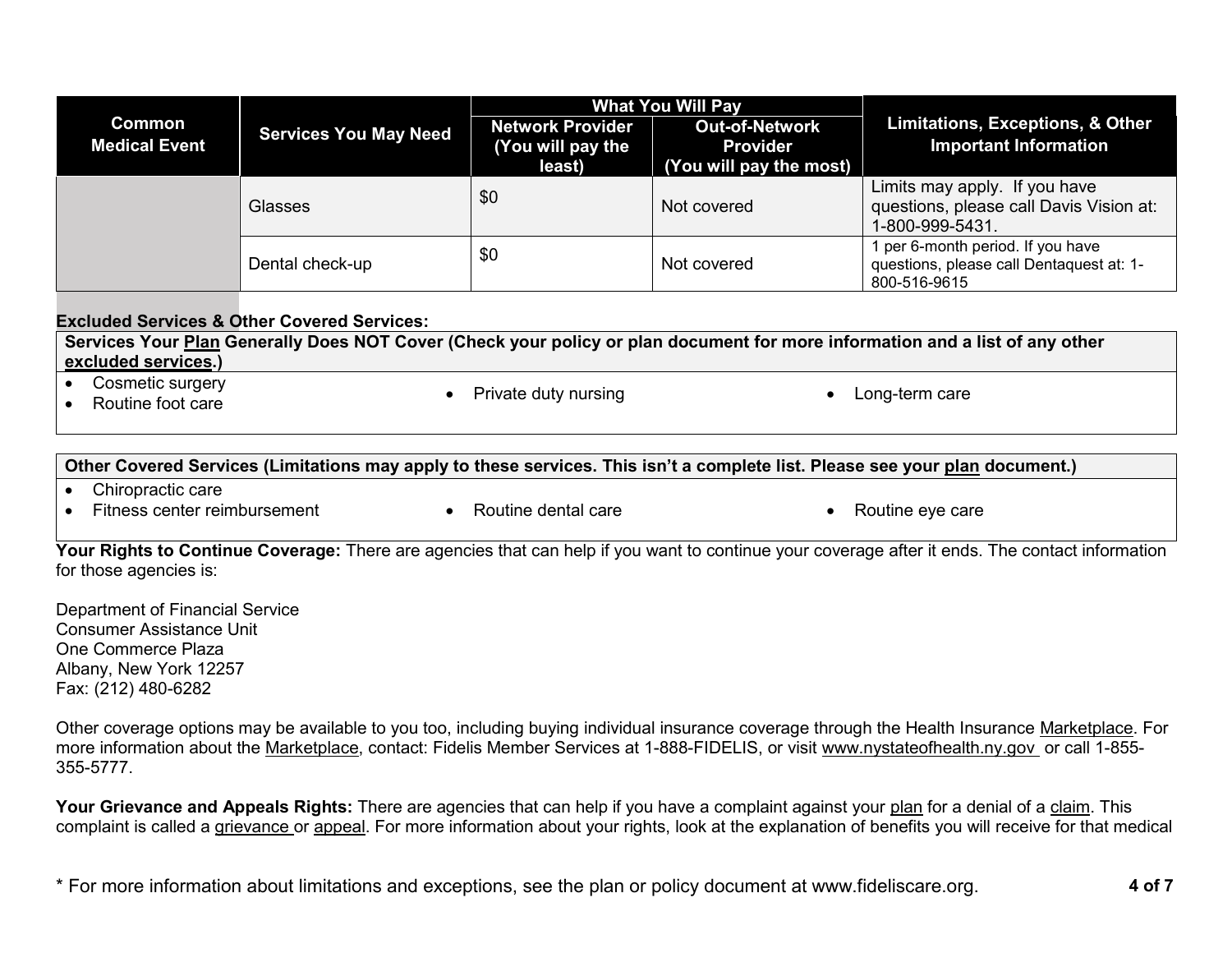[claim.](https://www.healthcare.gov/sbc-glossary/#claim) Your [plan](https://www.healthcare.gov/sbc-glossary/#plan) documents also provide complete information to submit a [claim,](https://www.healthcare.gov/sbc-glossary/#claim) [appeal,](https://www.healthcare.gov/sbc-glossary/#appeal) or a [grievance](https://www.healthcare.gov/sbc-glossary/#grievance) for any reason to your [plan.](https://www.healthcare.gov/sbc-glossary/#plan) For more information about your rights, this notice, or assistance, contact:

New York State Department of Health Office of Health Insurance Programs Bureau of Consumer Services – Complaint Unit Corning Tower – OCP Room 1609 Albany, NY 12237 E-mail: managedcarecomplaint@health.ny.gov Website: [www.health.ny.gov](http://www.health.ny.gov/) 1-800-206-8125

New York State Department of Financial Services Consumer Assistance Unit One Commerce Plaza Albany, NY 12257 Website: [www.dfs.ny.gov](http://www.dfs.ny.gov/) 1-800-342-3736

If You need assistance filing a Grievance or Appeal, You may also contact the state independent Consumer Assistance Program at: Community Health Advocates 633 Third Avenue, 10th Floor New York, NY 10017 Or call toll free: 1-888-614-5400, or e-mail cha@cssny.org Website: www.communityhealthadvocates.org **Does this plan provide Minimum Essential Coverage? Yes**

If you don't have [Minimum Essential Coverage](https://www.healthcare.gov/sbc-glossary/#minimum-essential-coverage) for a month, you'll have to make a payment when you file your tax return unless you qualify for an exemption from the requirement that you have health coverage for that month.

### **Does this plan meet the Minimum Value Standards? Yes**

If your [plan](https://www.healthcare.gov/sbc-glossary/#plan) doesn't meet the [Minimum Value Standards,](https://www.healthcare.gov/sbc-glossary/#minimum-value-standard) you may be eligible for a [premium tax credit](https://www.healthcare.gov/sbc-glossary/#premium-tax-credits) to help you pay for a [plan](https://www.healthcare.gov/sbc-glossary/#plan) through the [Marketplace.](https://www.healthcare.gov/sbc-glossary/#marketplace)

### **Language Access Services:**

Spanish (Español): Para obtener asistencia en Español, llame al 1-888-FIDELIS (1-888-343-3547) Tagalog (Tagalog): Kung kailangan ninyo ang tulong sa Tagalog tumawag sa 1-888-FIDELIS (1-888-343-3547) Chinese (中文): 如果需要中文的帮助,请拨打这个号码 1-888-FIDELIS (1-888-343-3547)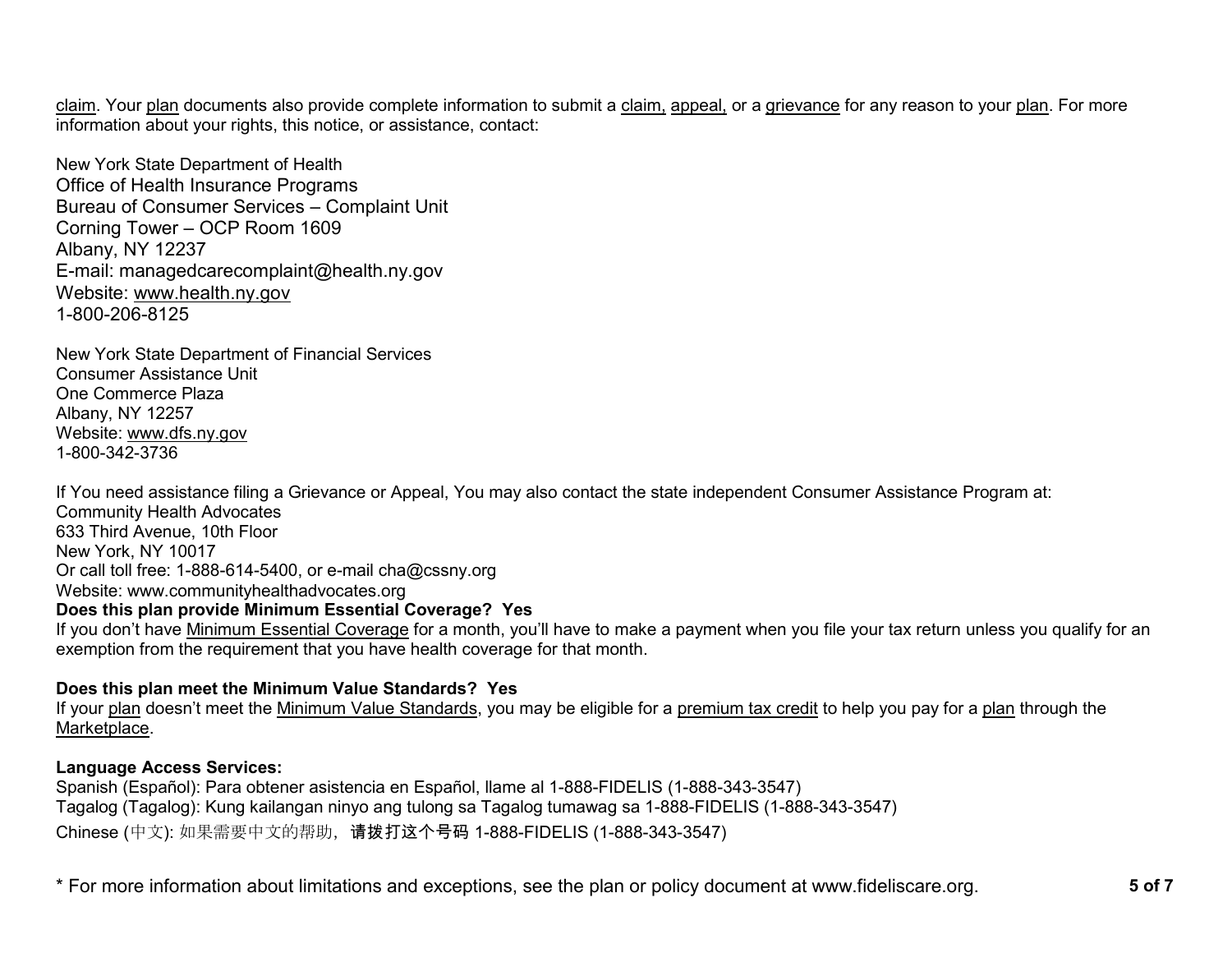Navajo (Dine): Dinek'ehgo shika at'ohwol ninisingo, kwiijigo holne' 1-888-FIDELIS (1-888-343-3547) ––––––––––––––––––––––*To see examples of how this plan might cover costs for a sample medical situation, see the next section.–––––––––––*–